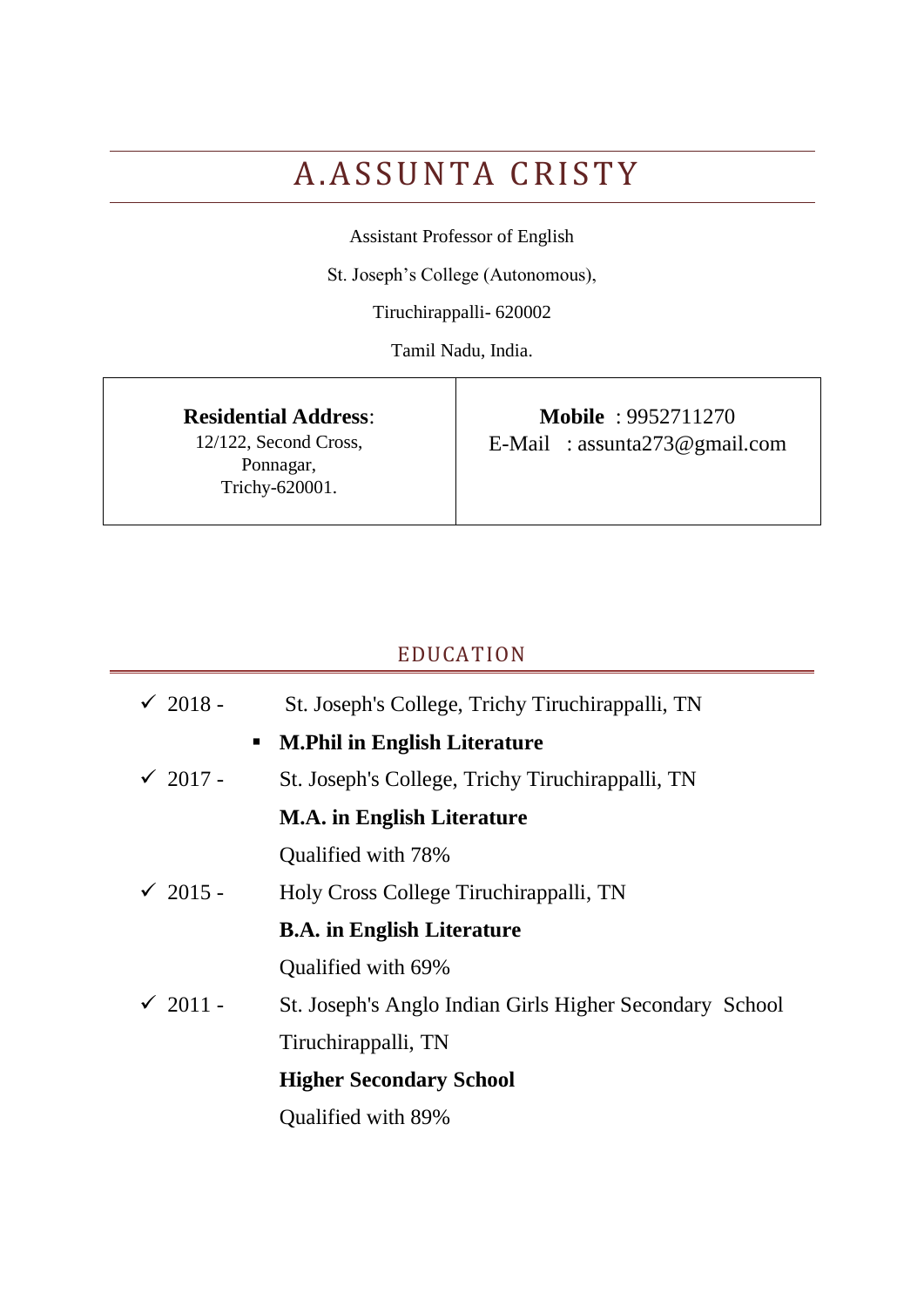$\checkmark$  2009- St. Joseph's Anglo Indian Girls Higher Secondary School Tiruchirappalli, TN **SSLC** Qualified with 87%

# EXPERIENCE

Remedial Course Trainer

St. Joseph's College, Trichy Tiruchirappalli, TN

Initiated thought-provoking discussions and debate to help develop critical thinking abilities and language proficiency to the freshers of undergraduate programme.

#### PROJECT TITLE

**M.Phil**. – Women and Transgression- A Feminist Narratological reading of Chitra Banerjee Divakaruni's *The Palace of Illusions* and Pratibha Ray's *Yajnaseni*

**M.A**. - Acceptance of Past as a Self-Induced Therapy in William Kennedy's *Ironweed*

**B.A**. – Intrusion of Aggressive Adulthood into Innocent Childhood in Arundhati Roy's *The God of Small Things*

#### HIGHLIGHTS

 $\checkmark$  National Eligibility Test (NET) – July 2018

 $\checkmark$  State Eligibility Test for Assistant Professor (SET) April 2017

Mother Teresa Women's University, Kodaikanal, Tamilnadu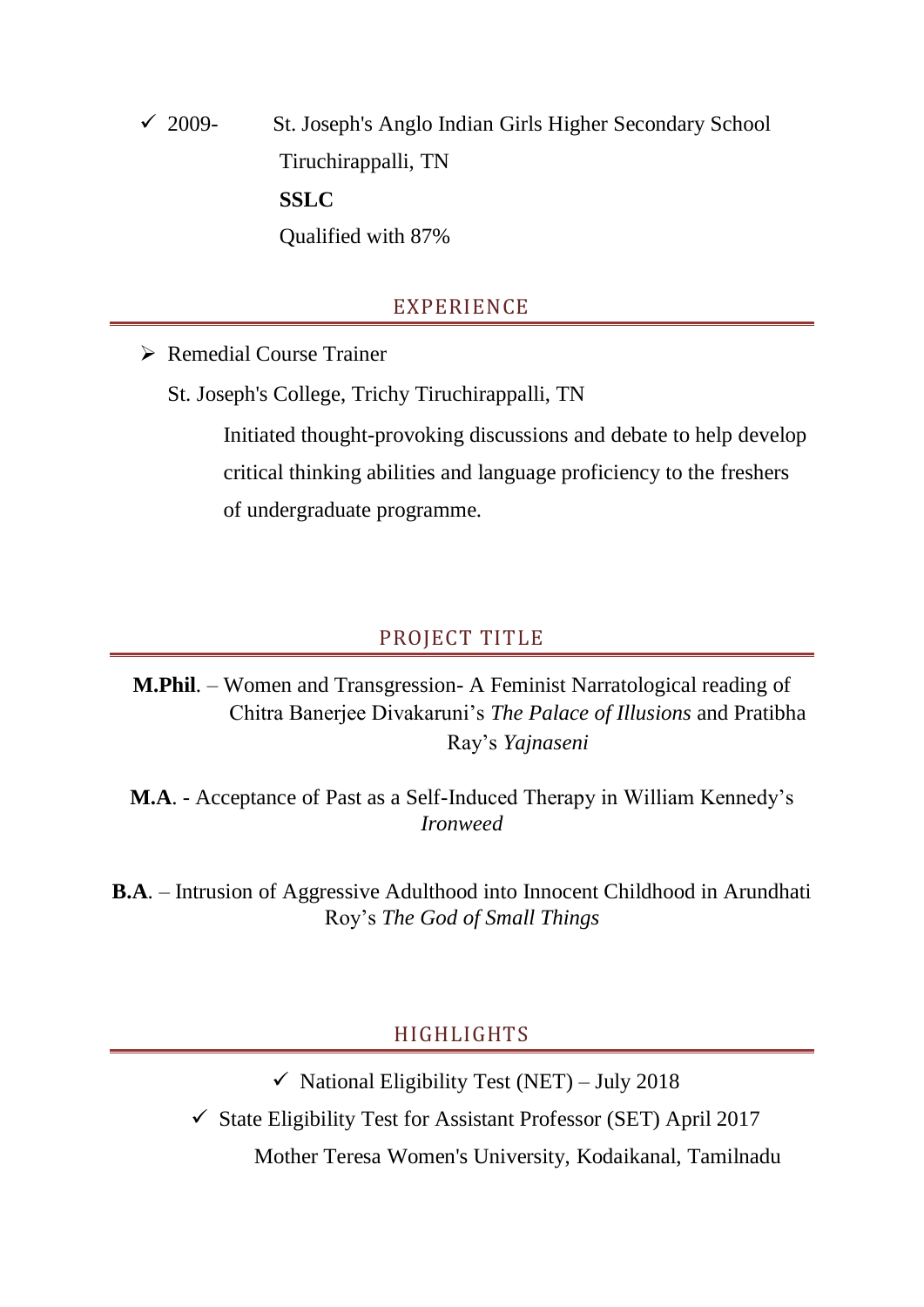$\checkmark$  Proficient in MS office, Internet & E mail.

# LANGUAGES

English, Tamil.

# EXTRA-CURRICULAR ACTIVITIES

 $\checkmark$  NSS volunteer  $\checkmark$  Active participation in sports and curricular activities  $\checkmark$  Composing poems and articles

# PRESENTATIONS

 $\checkmark$  Presented a paper on the topic **Experiments in Gender Stereotypes and Role Reversals Analysis of Select Characters in Shakespeare's Plays** in an International conference on "Re-Interpreting Shakespeare" (2016)

 $\checkmark$  Presented a paper on **Apathy towards Aged Women** in a One day national seminar for students on "Multifarious Voices Of Indian

Women Writers" (2016)

 $\checkmark$  Presented a paper in the state level seminar for students on Social

Concerns in Indian Literatures Translated Into English (2016) on the

topic **Existence in a Non- Masculine World: A Study of Mahesh** 

**Elkunchwar's** *Sonata*

 Presented a paper on **Psychological Echoes in Arundhati Roy's** *The God of Small Things* in the "Two Day National Conference on

literary theories" (2015).